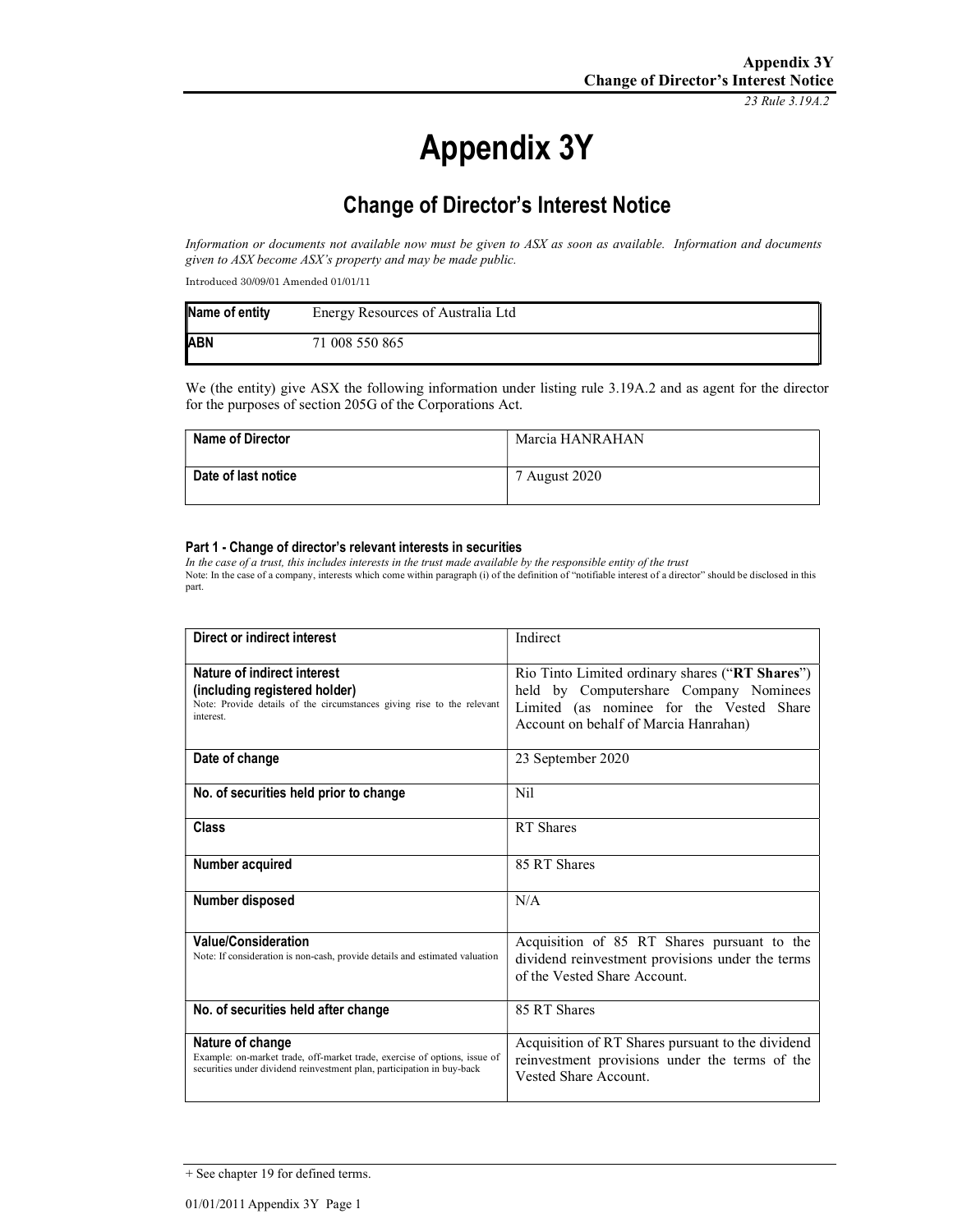| Direct or indirect interest                                                                                                                                             | Direct                                                                                                                    |
|-------------------------------------------------------------------------------------------------------------------------------------------------------------------------|---------------------------------------------------------------------------------------------------------------------------|
| Nature of indirect interest<br>(including registered holder)<br>Note: Provide details of the circumstances giving rise to the relevant<br>interest.                     | N/A                                                                                                                       |
| Date of change                                                                                                                                                          | N/A                                                                                                                       |
| No. of securities held prior to change                                                                                                                                  | 10,248 rights ("Rights")* to be granted RT<br>Shares under the Rio Tinto 2018 Equity Incentive<br>Program ("EIP"), being: |
|                                                                                                                                                                         | 5,982 Rights as Performance Share Awards<br>$\bullet$<br>("PSAs");                                                        |
|                                                                                                                                                                         | 3,684 Rights as Management Share Awards<br>$("MSAs")$ ; and                                                               |
|                                                                                                                                                                         | 582 Rights as Bonus Deferral Awards<br>("BDAs").                                                                          |
| Class                                                                                                                                                                   | PSAs, MSAs and BDAs under the EIP.                                                                                        |
| Number acquired                                                                                                                                                         | N/A                                                                                                                       |
| Number disposed                                                                                                                                                         | N/A                                                                                                                       |
| <b>Value/Consideration</b><br>Note: If consideration is non-cash, provide details and estimated valuation                                                               | N/A                                                                                                                       |
| No. of securities held after change                                                                                                                                     | 10,248 Rights, being:                                                                                                     |
|                                                                                                                                                                         | 5,982 PSAs;<br>$\bullet$                                                                                                  |
|                                                                                                                                                                         | $3,684$ MSAs; and<br>$\bullet$                                                                                            |
|                                                                                                                                                                         | 582 BDAs.                                                                                                                 |
| Nature of change<br>Example: on-market trade, off-market trade, exercise of options, issue of<br>securities under dividend reinvestment plan, participation in buy-back | N/A                                                                                                                       |

\* In accordance with the rules of the EIP, upon vesting Ms Hanrahan may receive additional RT Shares in lieu of dividends that would have been paid to her in the period from grant on the base number of RT Shares, the subject of the Rights that vest.

### Part 2 – Change of director's interests in contracts

Note: In the case of a company, interests which come within paragraph (ii) of the definition of "notifiable interest of a director" should be disclosed in this part.

| Detail of contract                                                                                                                                                          | N/A |
|-----------------------------------------------------------------------------------------------------------------------------------------------------------------------------|-----|
| <b>Nature of interest</b>                                                                                                                                                   | N/A |
| Name of registered holder<br>(if issued securities)                                                                                                                         | N/A |
| Date of change                                                                                                                                                              | N/A |
| No. and class of securities to which interest<br>related prior to change<br>Note: Details are only required for a contract in relation to which the<br>interest has changed | N/A |
| Interest acquired                                                                                                                                                           | N/A |
| Interest disposed                                                                                                                                                           | N/A |

<sup>+</sup> See chapter 19 for defined terms.